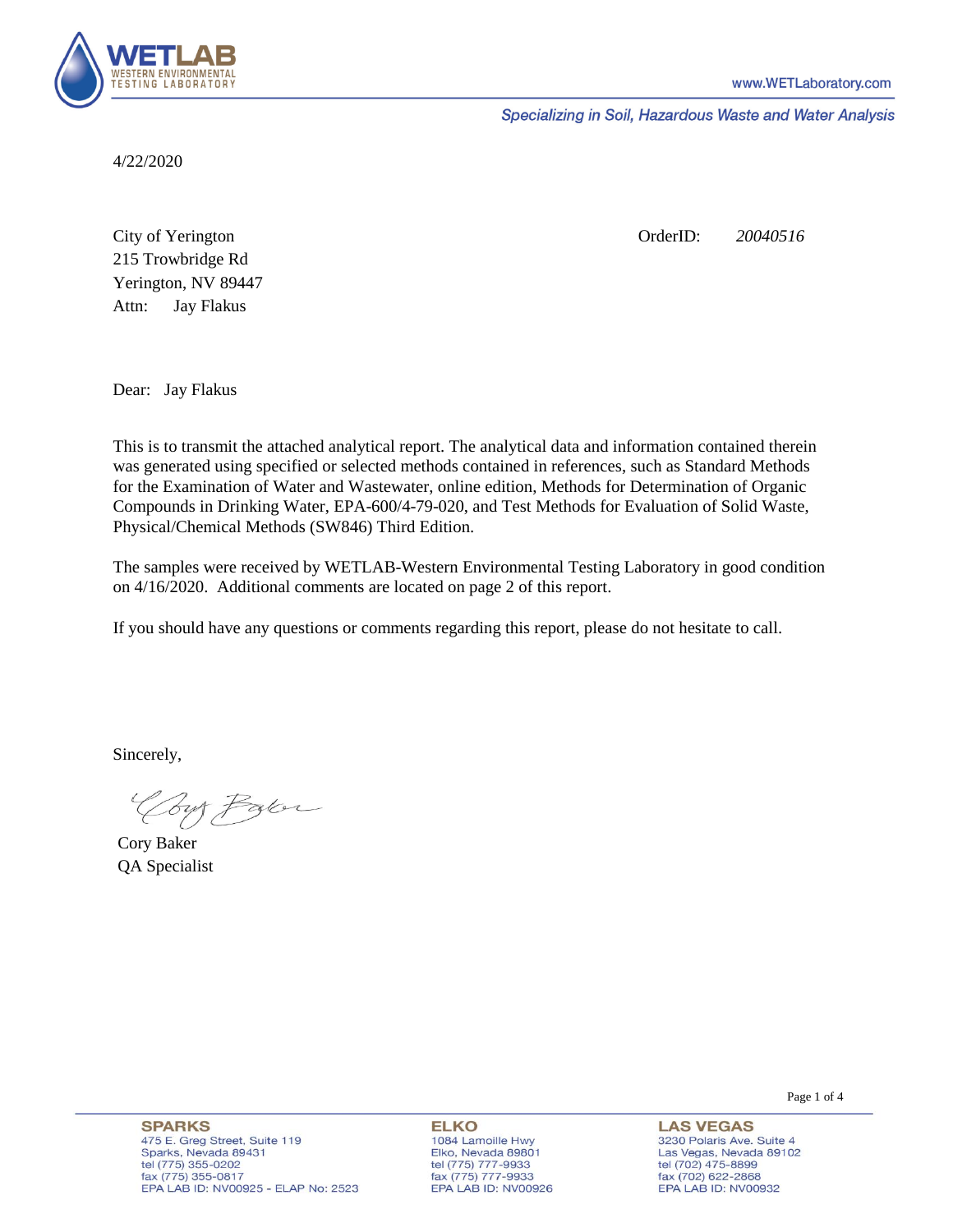### *City of Yerington - 20040516*

### **Specific Report Comments**

None

| <b>Report Legend</b> |                          |                                                                                                                                                                                                                           |
|----------------------|--------------------------|---------------------------------------------------------------------------------------------------------------------------------------------------------------------------------------------------------------------------|
| B                    |                          | Blank contamination; Analyte detected above the method reporting limit in an associated blank                                                                                                                             |
| D                    |                          | Due to the sample matrix dilution was required in order to properly detect and report the analyte. The reporting limit has<br>been adjusted accordingly.                                                                  |
| HT                   | $\overline{\phantom{a}}$ | Sample analyzed beyond the accepted holding time                                                                                                                                                                          |
| J                    | $\overline{\phantom{a}}$ | The reported value is between the laboratory method detection limit and the laboratory practical quantitation limit. The<br>reported result should be considered an estimate.                                             |
| K                    |                          | The TPH Diesel Concentration reported here likely includes some heavier TPH Oil hydrocarbons reported in the TPH<br>Diesel range as per EPA 8015.                                                                         |
| L                    |                          | The TPH Oil Concentration reported here likely includes some lighter TPH Diesel hydrocarbons reported in the TPH Oil<br>range as per EPA 8015.                                                                            |
| M                    | $\mathbf{u}$             | The matrix spike/matrix spike duplicate (MS/MSD) values for the analysis of this parameter were outside acceptance<br>criteria due to probable matrix interference. The reported result should be considered an estimate. |
| N                    |                          | There was insufficient sample available to perform a spike and/or duplicate on this analytical batch.                                                                                                                     |
| NC.                  |                          | Not calculated due to matrix interference                                                                                                                                                                                 |
| QD                   |                          | The sample duplicate or matrix spike duplicate analysis demonstrated sample imprecision. The reported result should be<br>considered an estimate.                                                                         |
| QL                   |                          | The result for the laboratory control sample (LCS) was outside WETLAB acceptance criteria and reanalysis was not<br>possible. The reported data should be considered an estimate.                                         |
| S                    |                          | Surrogate recovery was outside of laboratory acceptance limits due to matrix interference. The associated blank and LCS<br>surrogate recovery was within acceptance limits                                                |
| SC                   |                          | Spike recovery not calculated. Sample concentration $>4X$ the spike amount; therefore, the spike could not be adequately<br>recovered                                                                                     |
| U                    | $\overline{\phantom{a}}$ | The analyte was analyzed for, but was not detected above the level of the reported sample reporting/quantitation limit. The<br>reported result should be considered an estimate.                                          |
| Conoral Lah Commonts |                          |                                                                                                                                                                                                                           |

#### **General Lab Comments**

Per method recommendation (section 4.4), Samples analyzed by methods EPA 300.0 and EPA 300.1 have been filtered prior to analysis.

The following is an interpretation of the results from EPA method 9223B:

A result of zero (0) indicates absence for both coliform and Escherichia coli meaning the water meets the microbiological requirements of the U.S. EPA Safe Drinking Water Act (SDWA). A result of one (1) for either test indicates presence and the water does not meet the SDWA requirements. Waters with positive tests should be disinfected by a certified water treatment operator and retested.

Per federal regulation the holding time for the following parameters in aqueous/water samples is 15 minutes: Residual Chlorine, pH, Dissolved Oxygen, Sulfite.

**LAS VEGAS** 3230 Polaris Ave. Suite 4 Las Vegas, Nevada 89102 tel (702) 475-8899 fax (702) 47 3-8899<br>fax (702) 622-2868<br>EPA LAB ID: NV00932

Page 2 of 4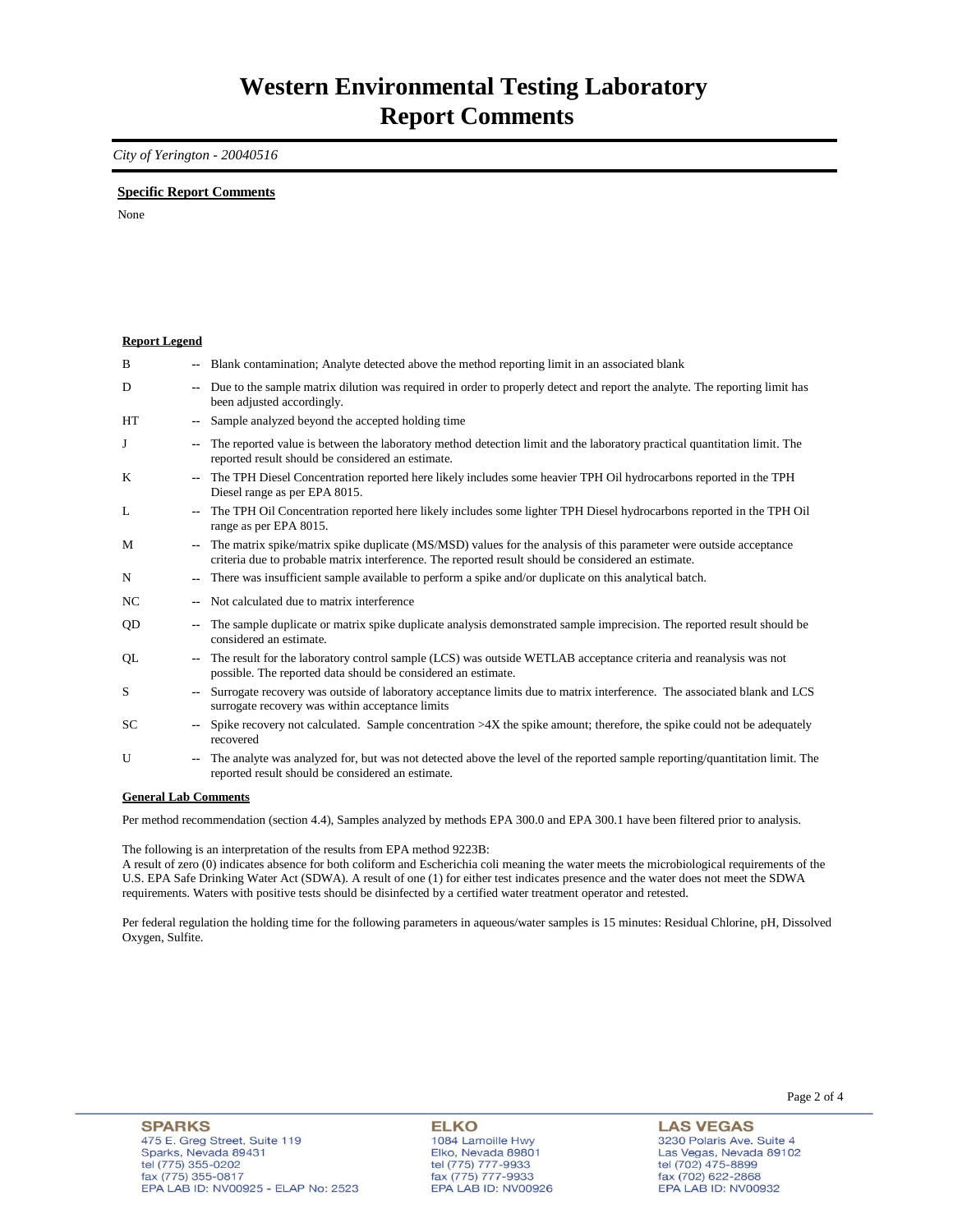i,

## **Western Environmental Testing Laboratory Analytical Report**

| <b>City of Yerington</b><br>215 Trowbridge Rd<br>Yerington, NV 89447<br>Attn: Jay Flakus<br><b>Phone:</b> (775) 302-1155<br>PO\Project: | Fax:<br><b>NoFax</b><br>City of Yerington $N V/LY$ -0255-C |                                 |                        |                              |    | <b>Date Printed:</b><br>OrderID:          |                          | 4/22/2020<br>20040516 |                    |
|-----------------------------------------------------------------------------------------------------------------------------------------|------------------------------------------------------------|---------------------------------|------------------------|------------------------------|----|-------------------------------------------|--------------------------|-----------------------|--------------------|
| <b>Customer Sample ID:</b>                                                                                                              | 422 Silver Star Ct.                                        |                                 |                        |                              |    | <b>Collect Date/Time:</b> 4/16/2020 10:50 |                          |                       |                    |
| <b>WETLAB Sample ID:</b>                                                                                                                | 20040516-001                                               | <b>Field Residual Chlorine:</b> |                        | $0.68$ mg/L                  |    | <b>Receive Date:</b> 4/16/2020 13:46      |                          |                       |                    |
| Analyte                                                                                                                                 | <b>Method</b>                                              | <b>Results</b>                  | <b>Units</b>           | DF                           | RL | Analyzed                                  | <b>DW MCL</b>            | Pass/Fail LabID       |                    |
| <b>Microbiological Analyses</b><br><b>Total Coliform</b><br>Escherichia Coli                                                            | SM 9223B (IDEXX 0<br>SM 9223B (IDEXX 0                     |                                 | $/100$ mL<br>$/100$ mL | $\mathbf{1}$<br>$\mathbf{1}$ |    | 4/16/2020<br>4/16/2020                    | $0/100$ mL<br>$0/100$ mL | Pass<br>Pass          | NV00925<br>NV00925 |
| <b>Customer Sample ID:</b>                                                                                                              | 102 S. Main St.                                            |                                 |                        |                              |    | <b>Collect Date/Time:</b> 4/16/2020 11:35 |                          |                       |                    |
| <b>WETLAB Sample ID:</b>                                                                                                                | 20040516-002                                               | <b>Field Residual Chlorine:</b> |                        | $0.51$ mg/L                  |    | <b>Receive Date:</b> 4/16/2020 13:46      |                          |                       |                    |
| Analyte                                                                                                                                 | <b>Method</b>                                              | <b>Results</b>                  | <b>Units</b>           | DF                           | RL | Analyzed                                  | <b>DW MCL</b>            | Pass/Fail LabID       |                    |
| <b>Microbiological Analyses</b>                                                                                                         |                                                            |                                 |                        |                              |    |                                           |                          |                       |                    |
| <b>Total Coliform</b>                                                                                                                   | SM 9223B (IDEXX 0                                          |                                 | $/100$ mL              | $\mathbf{1}$                 |    | 4/16/2020                                 | $0/100$ mL               | Pass                  | NV00925            |
| Escherichia Coli                                                                                                                        | SM 9223B (IDEXX 0                                          |                                 | $/100$ mL              | $\mathbf{1}$                 |    | 4/16/2020                                 | $0/100$ mL               | Pass                  | NV00925            |
| <b>Customer Sample ID:</b>                                                                                                              | 35 Whiteface Ln.                                           |                                 |                        |                              |    | <b>Collect Date/Time:</b> 4/16/2020 11:10 |                          |                       |                    |
| <b>WETLAB Sample ID:</b>                                                                                                                | 20040516-003                                               | <b>Field Residual Chlorine:</b> |                        | $0.69$ mg/L                  |    | <b>Receive Date:</b> 4/16/2020 13:46      |                          |                       |                    |
| Analyte                                                                                                                                 | Method                                                     | <b>Results</b>                  | <b>Units</b>           | DF                           | RL | Analyzed                                  | <b>DW MCL</b>            | Pass/Fail LabID       |                    |
| <b>Microbiological Analyses</b>                                                                                                         |                                                            |                                 |                        |                              |    |                                           |                          |                       |                    |
| <b>Total Coliform</b>                                                                                                                   | SM 9223B (IDEXX 0                                          |                                 | $/100$ mL              | 1                            |    | 4/16/2020                                 | $0/100$ mL               | Pass                  | NV00925            |
| Escherichia Coli                                                                                                                        | SM 9223B (IDEXX 0                                          |                                 | $/100$ mL              | $\mathbf{1}$                 |    | 4/16/2020                                 | $0/100$ mL               | Pass                  | NV00925            |

*DF=Dilution Factor, RL = Reporting Limit (minimum 3X the MDL), ND = Not Detected <RL or <MDL (if listed)* Page 3 of 4

**SPARKS** 475 E. Greg Street, Suite 119 Sparks, Nevada 89431<br>tel (775) 355-0202<br>fax (775) 355-0817 EPA LAB ID: NV00925 - ELAP No: 2523

**ELKO** 1084 Lamoille Hwy 1064 Lambile Hwy<br>Elko, Nevada 89801<br>tel (775) 777-9933<br>fax (775) 777-9933<br>EPA LAB ID: NV00926

**LAS VEGAS** 3230 Polaris Ave. Suite 4 Las Vegas, Nevada 89102<br>tel (702) 475-8899<br>fax (702) 622-2868<br>EPA LAB ID: NV00932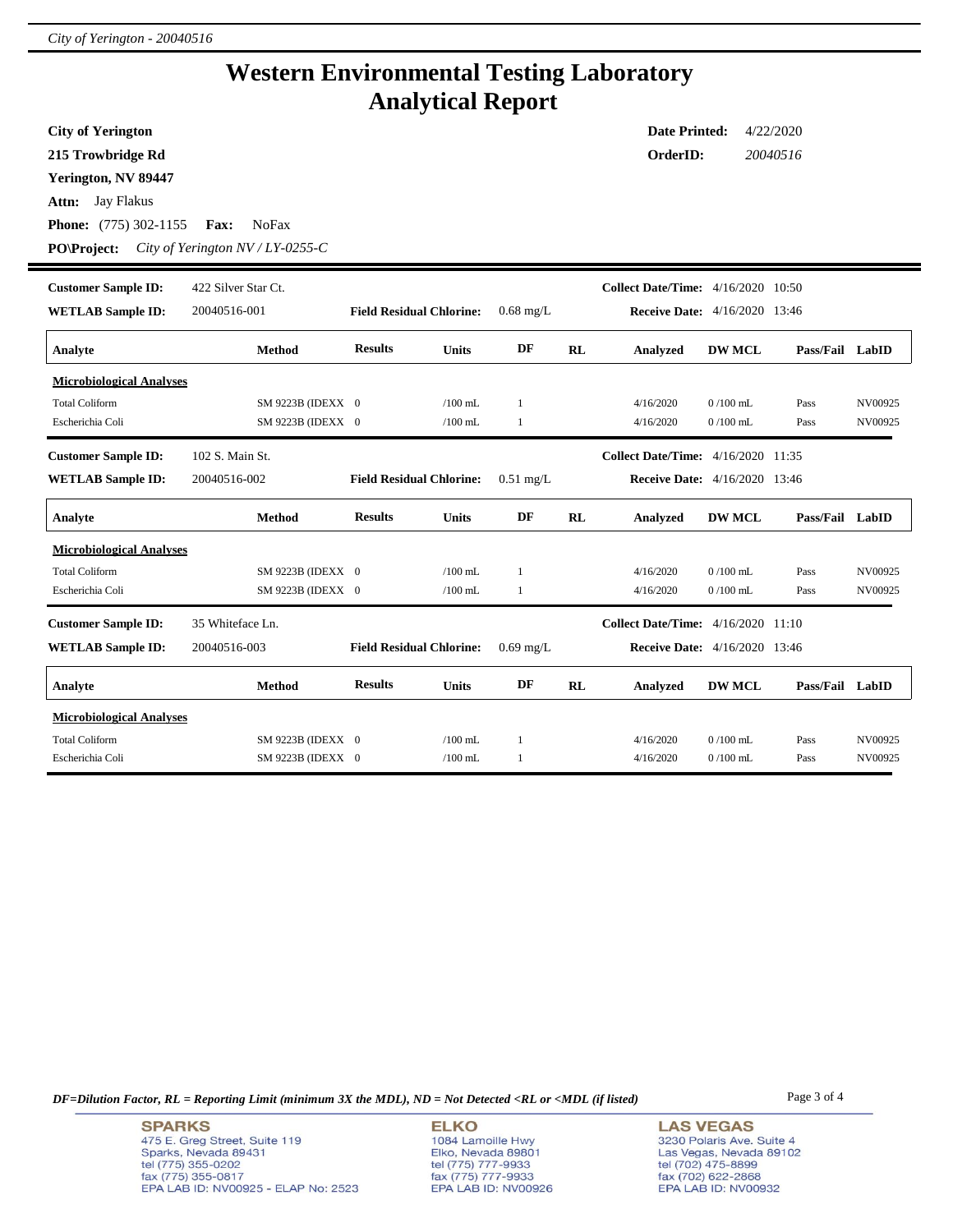# **Western Environmental Testing Laboratory QC Report**

| <b>OCBatchID</b> | <b>OCTvpe</b> | <b>Parameter</b>      | Method                 | <b>Result</b> | Actual | $%$ Rec | Units           |
|------------------|---------------|-----------------------|------------------------|---------------|--------|---------|-----------------|
| QC20040655       | Blank 1       | <b>Total Coliform</b> | <b>SM 9223B (IDEX)</b> |               |        |         | /100 mL         |
|                  |               | Escherichia Coli      | <b>SM 9223B (IDEX)</b> |               |        |         | $\sqrt{100}$ mL |

*DF=Dilution Factor, RL = Reporting Limit (minimum 3X the MDL), ND = Not Detected <RL or <MDL (if listed)* Page 4 of 4

**SPARKS** 475 E. Greg Street, Suite 119 Sparks, Nevada 89431<br>tel (775) 355-0202<br>fax (775) 355-0817 EPA LAB ID: NV00925 - ELAP No: 2523

**ELKO** 1084 Lamoille Hwy Polyton, Nevada 89801<br>tel (775) 777-9933<br>fax (775) 777-9933<br>EPA LAB ID: NV00926

**LAS VEGAS** 3230 Polaris Ave. Suite 4 Las Vegas, Nevada 89102<br>tel (702) 475-8899<br>fax (702) 622-2868<br>EPA LAB ID: NV00932